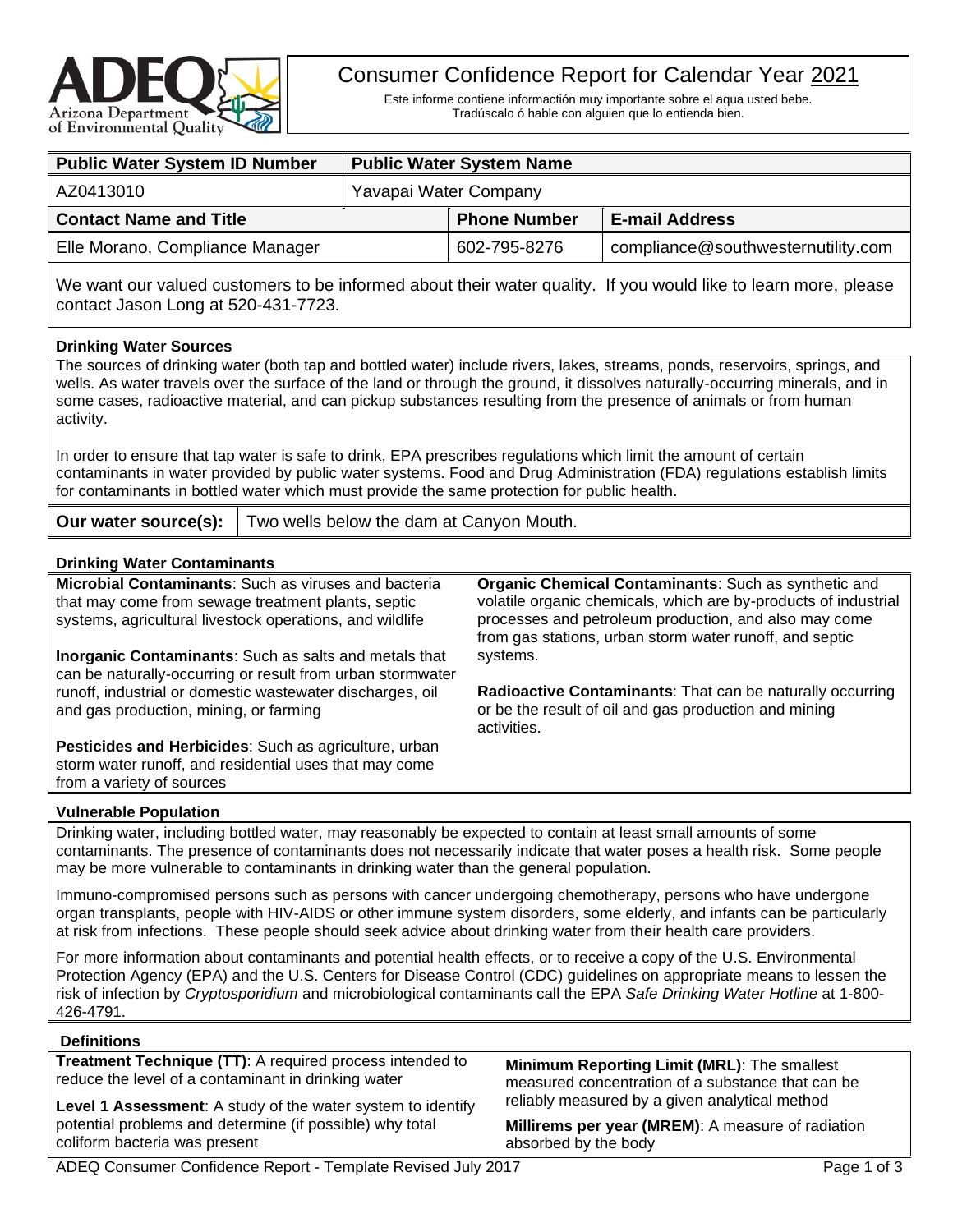| <b>Level 2 Assessment:</b> A very detailed study of the water<br>system to identify potential problems and determine (if<br>possible) why an E. coli MCL violation has occurred and/or | <b>Not Applicable (NA)</b> : Sampling was not completed by<br>regulation or was not required                 |  |  |  |  |
|----------------------------------------------------------------------------------------------------------------------------------------------------------------------------------------|--------------------------------------------------------------------------------------------------------------|--|--|--|--|
| why total coliform bacteria was present                                                                                                                                                | Not Detected (ND or <): Not detectable at reporting limit                                                    |  |  |  |  |
| Action Level (AL): The concentration of a contaminant which,<br>if exceeded, triggers treatment, or other requirements                                                                 | <b>Nephelometric Turbidity Units (NTU): A measure of</b><br>water clarity                                    |  |  |  |  |
| Maximum Contaminant Level (MCL): The highest level of a                                                                                                                                | Million fibers per liter (MFL)                                                                               |  |  |  |  |
| contaminant that is allowed in drinking water                                                                                                                                          | <b>Picocuries per liter (pCi/L):</b> Measure of the radioactivity<br>in water                                |  |  |  |  |
| Maximum Contaminant Level Goal MCLG): The level of a                                                                                                                                   |                                                                                                              |  |  |  |  |
| contaminant in drinking water below which there is no known<br>or expected risk to health                                                                                              | <b>ppm</b> : Parts per million or Milligrams per liter (mg/L)                                                |  |  |  |  |
|                                                                                                                                                                                        | <b>ppb</b> : Parts per billion or Micrograms per liter (µg/L)                                                |  |  |  |  |
| Maximum Residual Disinfectant Level (MRDL): The level of<br>disinfectant added for water treatment that may not be<br>exceeded at the consumer's tap                                   | <b>ppt</b> : Parts per trillion or<br>Nanograms per liter (ng/L)<br>$ppm \times 1000 = ppb$                  |  |  |  |  |
| Maximum Residual Disinfectant Level Goal (MRDLG): The<br>level of disinfectant added for treatment at which no known or<br>anticipated adverse effect on health of persons would occur | ppq: Parts per quadrillion or<br>$ppb \times 1000 = ppt$<br>Picograms per liter (pg/L)<br>ppt $x 1000 = ppq$ |  |  |  |  |
|                                                                                                                                                                                        |                                                                                                              |  |  |  |  |

### **Lead Informational Statement:**

Lead, in drinking water, is primarily from materials and components associated with service lines and home plumbing. If present, elevated levels of lead can cause serious health problems, especially for pregnant women and young children. Aubrey Water Co Seligman is responsible for providing high quality drinking water, but cannot control the variety of materials used in plumbing components. When your water has been sitting for several hours, you can minimize the potential for lead exposure by flushing your tap for 30 seconds to 2 minutes before using water for drinking or cooking. Information on lead in drinking water, testing methods, and steps you can take to minimize exposure is available from the Safe Drinking Water Hotline or at [www.epa.gov/safewater/lead.](http://www.epa.gov/safewater/lead)

### **Water Quality Data – Regulated Contaminants**

| Microbiological (RTCR)                                                                 | TT<br><b>Violation</b><br>Y or N | Number of<br><b>Positive</b><br><b>Samples</b> | <b>Positive</b><br>Sample(s)<br>Month & Year | <b>MCL</b> | <b>MCLG</b> | <b>Likely Source of Contamination</b> |
|----------------------------------------------------------------------------------------|----------------------------------|------------------------------------------------|----------------------------------------------|------------|-------------|---------------------------------------|
| E. Coli                                                                                | N                                |                                                | N/A                                          |            |             | Human and animal fecal waste          |
| <b>Fecal Indicator</b><br>(From GWR source)<br>(coliphage, enterococci and/or E. coli) | N                                |                                                | N/A                                          |            |             | Human and animal fecal waste          |

**<sup>1</sup> Total organic carbon (TOC**) has no health effects. However, total organic carbon provides a medium for the formation of disinfection byproducts. These byproducts include trihalomethanes (THM) and haloacetic acids (HAA). Drinking water containing these byproducts in excess of the MCL may lead to adverse health effects, liver, or kidney problems, or nervous system effects, and may lead to an increased risk of getting cancer.

**<sup>2</sup>Turbidity** is a measure of the cloudiness of water and is an indication of the effectiveness of our filtration system. We monitor it because it is a good indicator of the quality of water. High turbidity can hinder the effectiveness of disinfectants. Turbidity has no health effects. However, turbidity can interfere with disinfection and provide a medium for microbial growth. Turbidity may indicate the presence of disease-causing organisms. These organisms include bacteria, viruses, and parasites that can cause symptoms such as nausea, cramps, diarrhea, and associated headaches.

| <b>Disinfectants</b>               | <b>MCL</b><br><b>Violation</b><br><b>Y</b> or N | Running<br><b>Annual Average</b><br>(RAA)                                                      | Range of All<br><b>Samples</b><br>(Low-High)     | <b>MRDL</b> | <b>MRDLG</b> | <b>Sample</b><br><b>Month</b><br>& Year | <b>Likely Source of</b><br>Contamination                                   |
|------------------------------------|-------------------------------------------------|------------------------------------------------------------------------------------------------|--------------------------------------------------|-------------|--------------|-----------------------------------------|----------------------------------------------------------------------------|
| Chlorine/Chloramine (ppm)          | N                                               | 0.99                                                                                           | $0.41 - 0.99$                                    | 4           | $\Omega$     | 12/2021                                 | Water additive used to control<br>microbes                                 |
| <b>Disinfection By-Products</b>    | <b>MCL</b><br><b>Violation</b><br>Y or N        | <b>Running</b><br><b>Annual Average</b><br>(RAA) OR<br><b>Highest Level</b><br><b>Detected</b> | Range of All<br><b>Samples</b><br>(Low-High)     | <b>MCL</b>  | <b>MCLG</b>  | Sample<br><b>Month</b><br>& Year        | <b>Likely Source of</b><br>Contamination                                   |
| Haloacetic Acids (HAA5) (ppb)      | N                                               | $2.00$ ppb                                                                                     | $2.00 - 2.00$                                    | 60          | N/A          | 07/2021                                 | Byproduct of drinking water<br>disinfection                                |
| Total Trihalomethanes (TTHM) (ppb) | N                                               | $3.60$ ppb                                                                                     | $2.10 - 3.60$                                    | 80          | N/A          | 07/2021                                 | Byproduct of drinking water<br>disinfection                                |
| Lead & Copper                      | <b>MCL</b><br><b>Violation</b><br><b>Y</b> or N | 90 <sup>th</sup> Percentile                                                                    | Number of<br><b>Samples</b><br><b>Exceeds AL</b> | <b>AL</b>   | <b>ALG</b>   | <b>Sample</b><br><b>Month</b><br>& Year | <b>Likely Source of</b><br>Contamination                                   |
| Copper (ppm)                       | N                                               | $0.13$ ppm                                                                                     | 0                                                | 1.3         | 1.3          | 07/2019                                 | Corrosion of household<br>plumbing systems; erosion of<br>natural deposits |
| Lead (ppb)                         | N                                               | 0 ppb                                                                                          | 0                                                | 15          | $\Omega$     | 07/2019                                 | Corrosion of household<br>plumbing systems; erosion of                     |